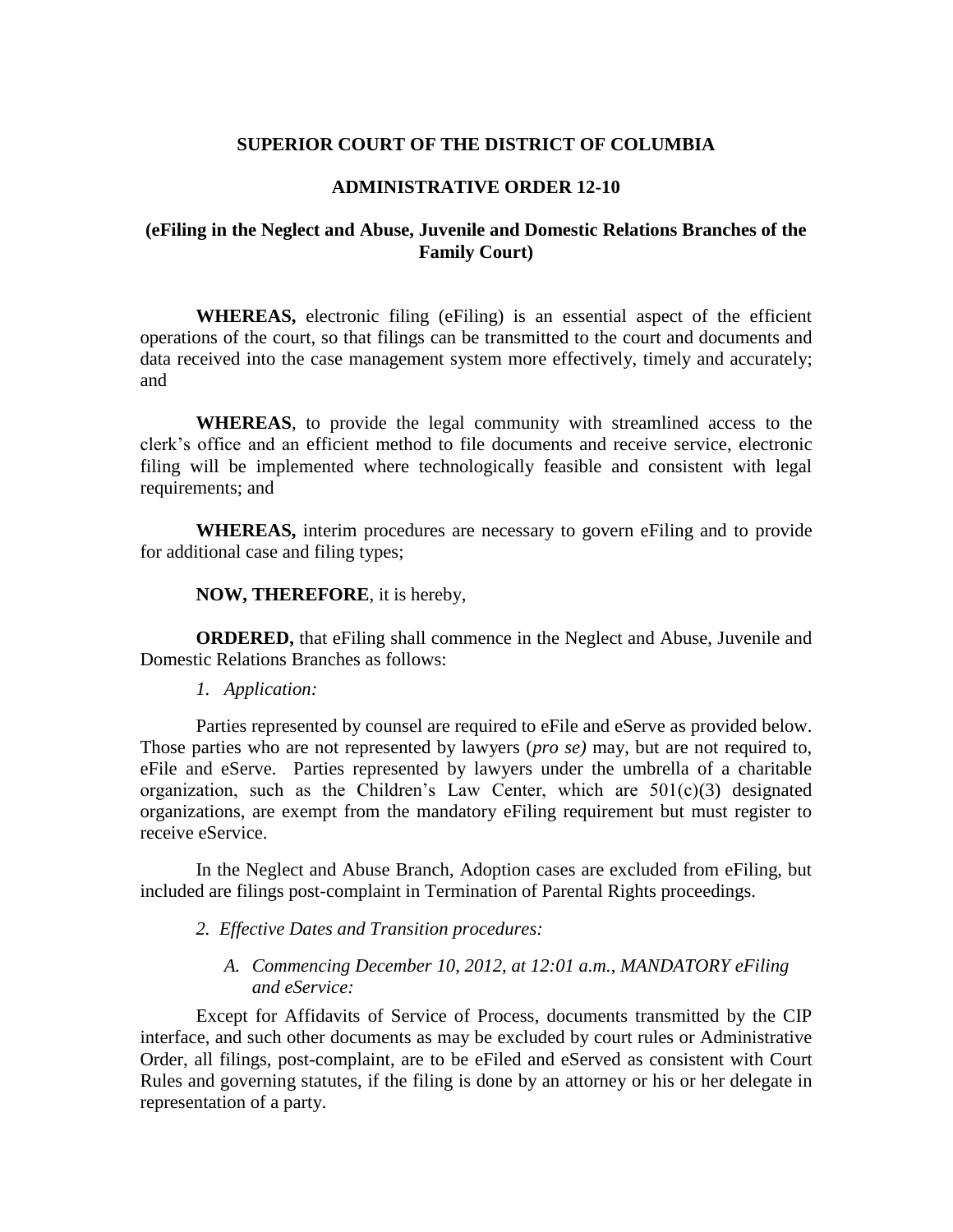*Pro se* parties are not required to eFile or eServe, but may do so if they so chose. If the party to be served is not represented by counsel, then service shall be accomplished as provided in court rules for *pro se* litigants, unless the *pro se* litigant has agreed in writing (which may be communicated electronically) to participate in the eFile and eService program.

The Clerk of Court may pilot in the Domestic Relations Branch eFiling of Complaints or other documents for which Summonses must issue and, in the Neglect and Abuse Branch, Motions for Termination of Parental Rights.

# *B. September 24, 2012 to December 10, 2012 Transition:*

All lawyers practicing in these Branches shall register with CaseFileXpress, whether or not they chose to eFile during the Transition period, so that they may receive court orders issued from Chambers and service of any filings that other lawyers choose to eFile.

Parties may voluntarily eFile and eServe during the transition period. Those who may eFile and eServe are:

- Each party in a case who is represented by an attorney may eFile and eServe in the case during the transition period (regardless of whether there is a *pro se* litigant in the case);
- *Pro se* parties may eFile and eServe but are not required to do so. Filing and service on any *pro se* party shall be accomplished as required by court rules unless the *pro se* party agrees to eFile and eServe.
- Judicial Officers shall eFile orders when orders are issued outside the courtroom and may eFile orders issued in the courtroom.

## And it is further

**ORDERED,** that Sup. Ct. Civil Rule 5 "Service and Filing of pleadings and other papers" subsections (b)(2)(D) and (3), (d) and (e)(2) shall govern the eFiling procedures consistent with the Family Court rules and governing statutes of the Family Court; and it is further

**ORDERED,** the following further procedures shall be followed for submitting documents electronically for filing:

- (1) If a filing is 25 pages or more, then a courtesy paper copy shall be submitted to the Judicial Officer presiding over the case;
- (2) Any Motion for which a proposed order is required to be filed shall be eFiled with the document and also a non-write protected copy of the proposed order shall be emailed to the Judicial Officer at the email service